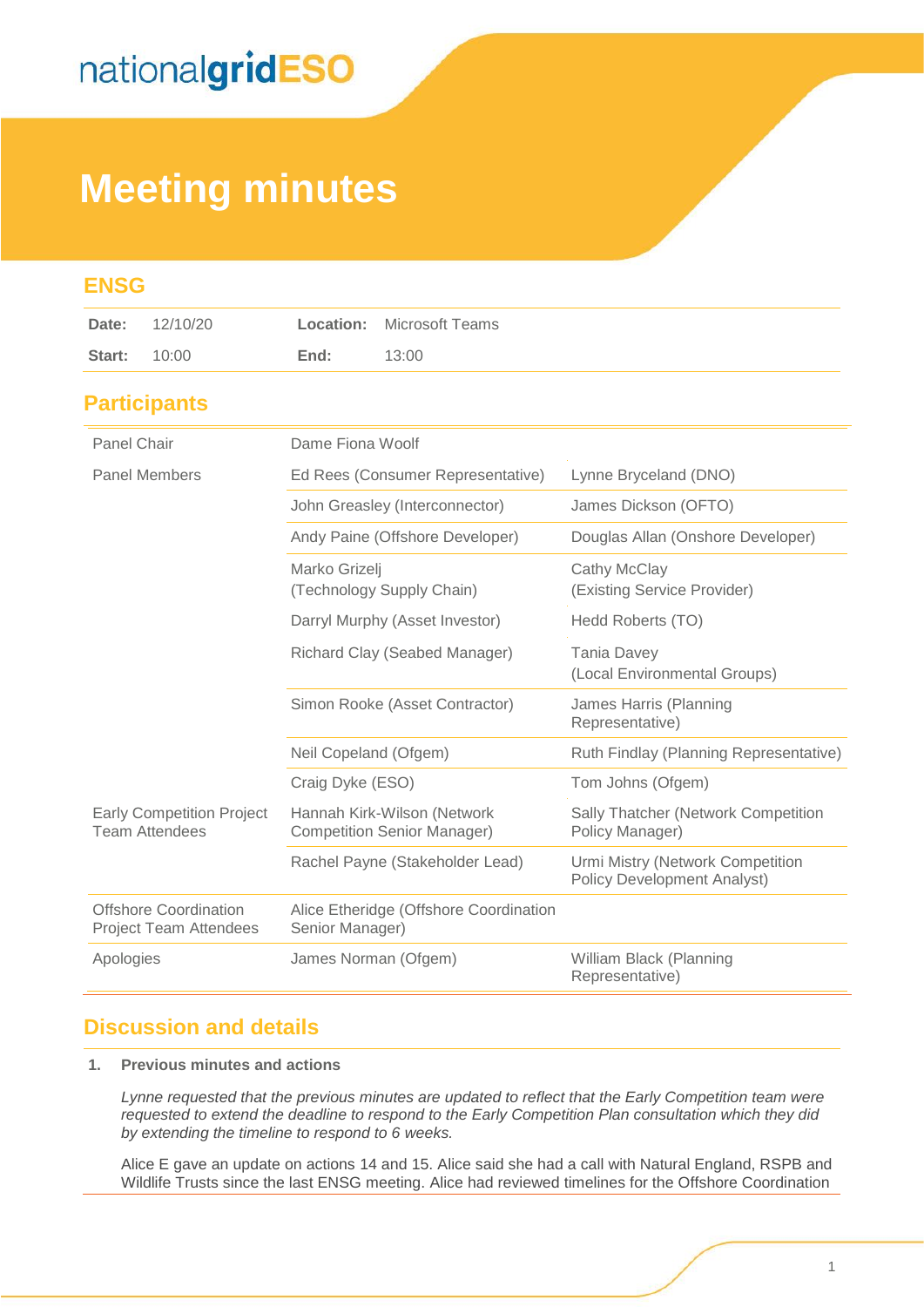project and believed the consultation couldn't be extended and still deliver by the end of the year. The timeline has not changed but the team is trying to make it as easy as possible to read and respond to the consultation by making it accessible and being clear that any feedback received in the interactive workshops will be given the same weighting as anything received in writing. But it is still appreciated it is a tight timeline.

Fiona asked what had been agreed with Natural England, RSPB and the Wildlife Trusts and are they happy with it. Alice E said it was agreed environmental groups will be engaged with and they are on the consultation distribution list. Tania said it was useful to get everyone together and making first contact with those with the expertise of how the network will develop. When and if necessary, they will set up further meetings. Tania said it was very a positive meeting.

Fiona asked the group if anyone felt there is anything missing or anything that could make the stakeholder engagement and feedback easier. Andy said his organisation is preparing a response but wanted to know at what depth is the industry is expected to respond to this and what level of detail do they need to go to. There are a number of options due to timelines and knowledge. Alice E said that was a question for the group on what they think about timelines and responses.

Fiona said that how is just as important as substance. The verbal input needs to be carefully recorded and the write up needs to be approved. It can take just as long to give the verbal update and write and approve it than a written response would be. Andy agreed and said the team needed to think about how they are going to record verbal input. Alice E said the webinars are recorded to capture notes. If they are having a one to one meeting, they can capture it and play back the notes to those they have discussed it with. Alice said they are happy to talk further about it if anyone in the group had any ideas.

Andy said the team needs some terms of engagement to detail what is going on the record, how is it going to be disseminated and how confidentiality will be treated. Alice E said she will engage with Andy on how they are going to do that.

#### **ACTION: Alice E to consider terms of engagement**

Actions 5, 6, 11, 14, 15 and 16 have been closed.

**2. Early Competition report outline**

Alice M spoke through slide 4 to give an overview on what the current plan is for the Early Competition report structure and dates for future ENSG meetings.

Hannah said the dates may change as they have extended the consultation period, so January and February dates are subject to change as they agree what the timelines are.

#### **ACTION: Alice M to work with Hannah to agree timelines, meeting dates and agendas.**

Fiona said she challenged the team on the dates as she was nervous of the gap between November and January and felt they would need an intensive suite of meetings to finalise things. However, the team was really driven by the needed to absorb the input they received from the consultations and didn't know what the volume of it would be or how it would go. The team will come back when Alice M and team have done some more thinking.

Fiona requested a timetable for the report to ensure it is being done as we go along rather than having to do it from scratch at the end. We will also need to ensure we record the stakeholder engagement that is part of the ToR and record any challenges that have been made as well as ensuring the thinking is captured in a way that is useful.

#### **ACTION: Alice M to create plan for report writing**

Richard asked if there is the intention of a similar report for offshore. Richard also asked where this fits in with the BEIS work. Alice E said that the report was formal requirement for early competition whereas it is not for offshore. When discussed with Ofgem they didn't see the need for one. BEIS is currently setting up an expert group and we are taking a wait and see approach; once the group is established, we will see if there is still a requirement of this group to review the Offshore Coordination project. Fiona replied that the Offshore Coordination team has said this group is useful and we don't want to lose the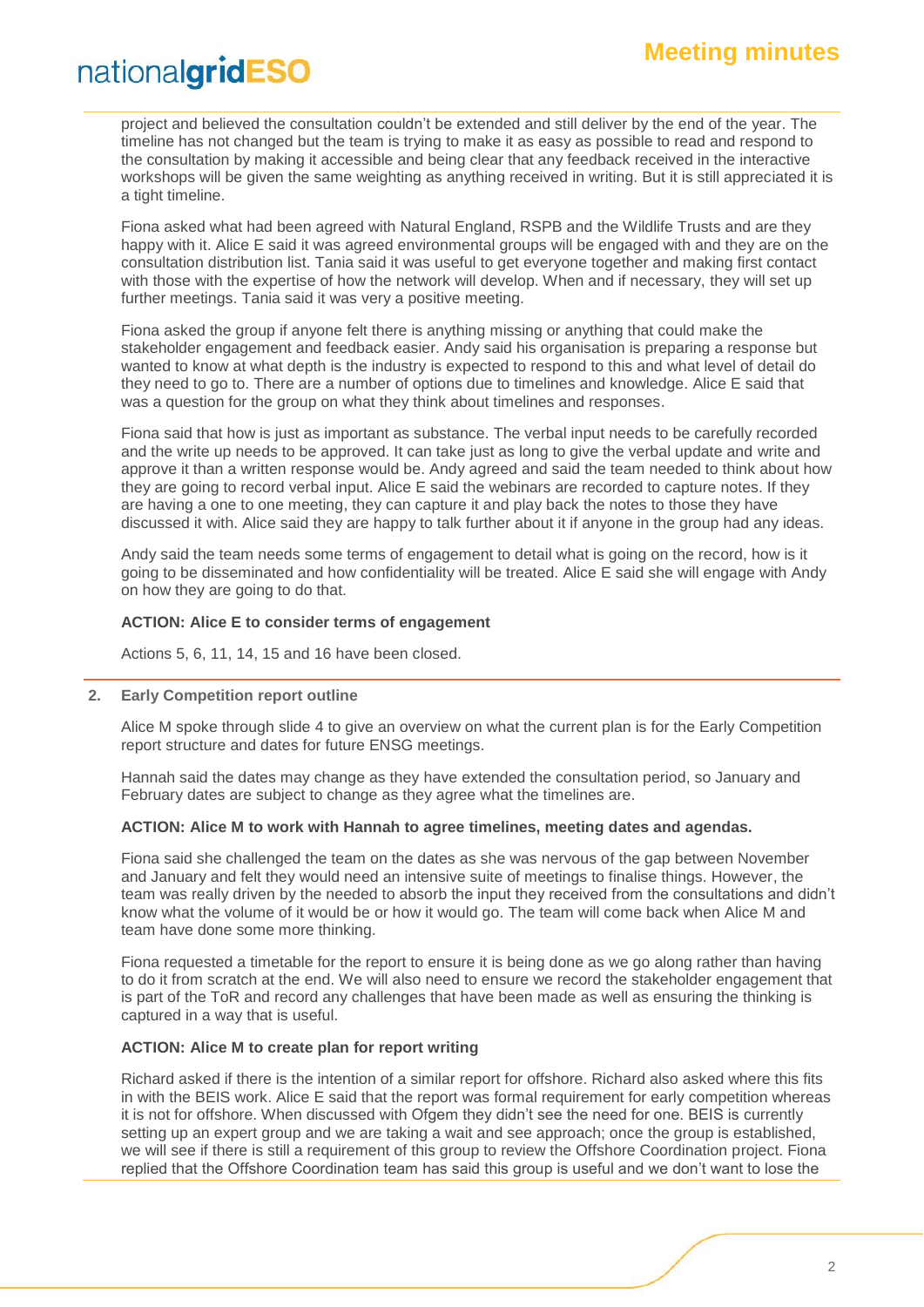### **Meeting minutes**

## nationalgridESO

thinking because there is nothing to read within ESO or the BEIS group apart from the minutes of the meetings. To pay proper respect to this group it would be useful to produce a report of the contributions this group has made. Alice E said that is a decision for the group and if the group think that is the best approach that would be useful.

#### **3.** Early Competition update - Role Proposals

Urmi spoke through slides 5 to 17 to give a summary of the proposed rules for early competition, who could perform those roles and the advantages and disadvantages of each entity performing that role.

Urmi said since phase two they have published a thought paper on the proposed roles, and they have gathered stakeholder feedback through written responses and bilateral conversations. Feedback has suggested some roles overlap with each other and would benefit from being defined further.

Fiona asked for a clarification of what was meant by "refining" recommendations from network planning bodies under pre-tender planning and if there will only be one proposal. Urmi said they are proposing the planning bodies will work on the need and make it robust before it goes to the approver. The procurement body would not be changing the need. Sally said the procurement body would be doing market engagement and the procurement body would have a role in the context of finalising how the tender is shaped. Fiona asked if they would be splitting it up in more manageable pieces and Urmi confirmed that they are implying that but the wording does give some ambiguity so they will review it.

#### **ACTION: Urmi to review wording of 'refining recommendation from network planning bodies'.**

Fiona said the way in which the tender is written is a very critical role and is something she has made a point about before; if you don't get it right there is a risk over or under specification and the procurement body would be to blame for being too woolly or too specific (subject to the approver's role)

Darryl asked whether the team are looking at examples elsewhere, including networks in other sectors. Use of a third party is an unusual scenario so have there been examples where this has been used? Urmi said they have received feedback on who should own the role, but they need to look further at whether it is practical to have two different parties. They have looked at Thames tideway and how that is set up as an example. Darryl said a good example to look at would be the Contract for Difference (CfD) process. Cathy said she wanted to make a similar point and a classic example of having two different parties is the Capacity Market (CM); the roles change every year. It is also important to understand the cash flows. Urmi said that was good feedback and they have started looking at pathfinders and extrapolating the data to understand cash flows. Sally said money would be spent anyway so it is not additional cash flow in the system, it is just flowing to different parties. Cathy said with the project there should be less cash flow.

James asked if any potential conflicts had been identified in the roles the team are considering against the late competition model as it is not clear how a project might transition from being considered for early competition to late competition. Urmi said they have created a map of how the process will work and how decisions will be made. The first stage gate will require the planning bodies to decide on the need and as part of that there will be a decision by the Approver, Ofgem, on whether the project will go into early competition or late competition. Urmi agreed it needed to be considered further. Sally said it may start off in early competition but Ofgem could move it to late competition when looked at further, in which case TOs would continue to look at it. James said it is worth considering who would be carrying out the roles in late competition to make sure there are no conflicts. Sally agreed and said they are discussing with Ofgem what the roles for late competition are.

Cathy asked if there have been discussions with Ofgem on the charging regime as that might change the risk profile. Urmi said the current analysis has been based on the current charging regime and Sally said Ofgem are aware and it has been highlighted, but it is beyond the scope of the project.

Fiona said the approver role is critical and it needs to be considered in detail what exactly they are approving and when. The team needs to go into depth with Ofgem on how this would work.

#### **ACTION: Urmi and Sally Consider the approver role in more detail**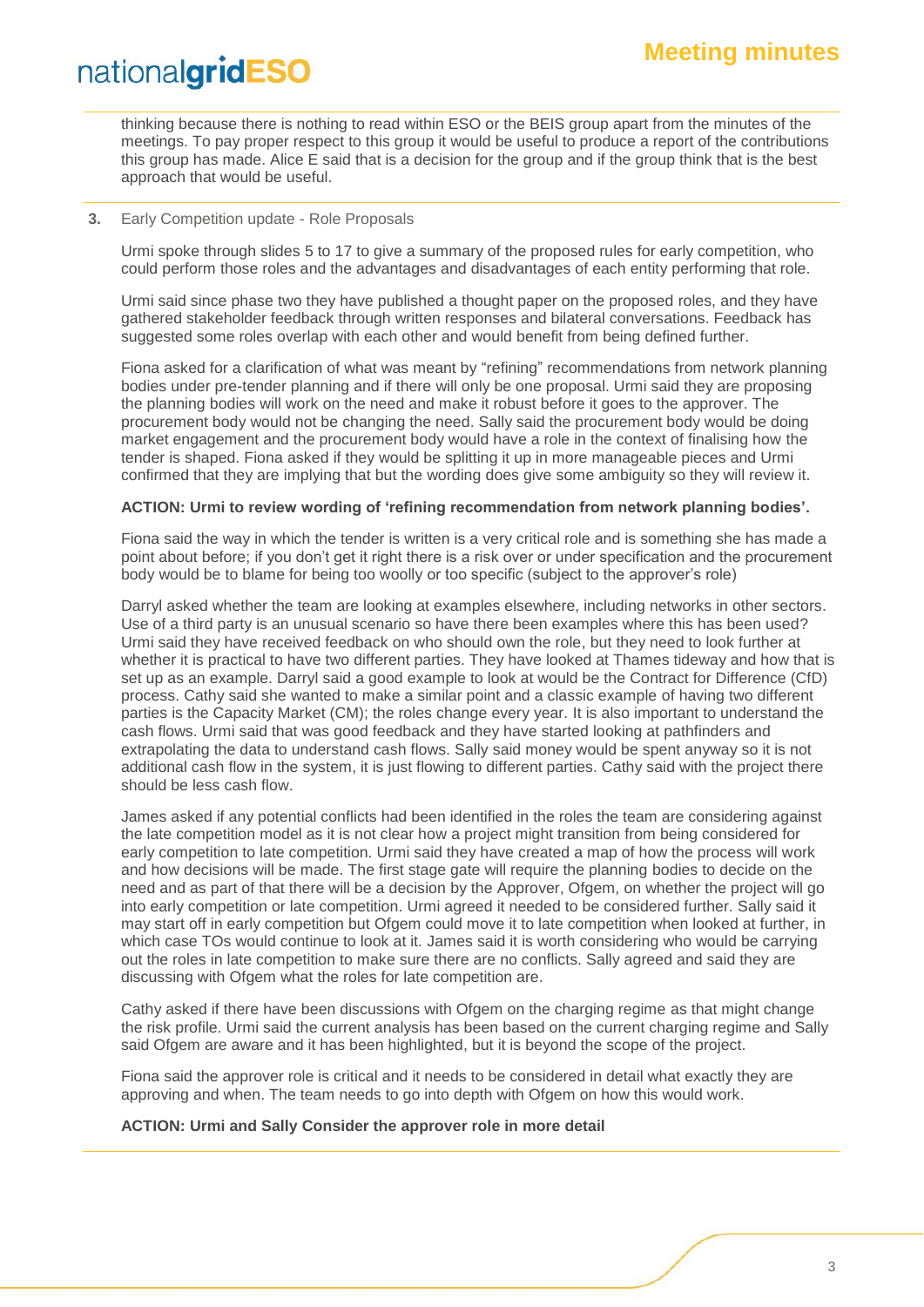Sally spoke through slides 18 to 20 to give an overview of the Network Planning Bodies and what activities would sit under the Network Planning Bodies based on their current end to end model. Sally confirmed they are talking to the TOs about it as their roles are most directly affected.

James asked if they had considered what would be required for the ESO to be able to do this process themselves. Sally said it had been considered as an option, but the TOs have other planning functions (based on their licence conditions) and if the ESO perform this role there may be duplication and loss of synergies. James said this is a key contentious part of the programme and there is bound to be a conflict of interest regardless. If the ESO recommends they do it, they are increasing their role which in itself is a conflict. Equally, there is a clear conflict where TOs are bidding into a competition when they have had a role in designing what is to be competed in the planning phase. But part of the role of the ENSG is to try to ensure there is a fair and transparent process. ENSG needs to see views and arguments of what is being put forward to Ofgem. Fiona agreed this is a key issue and very sensitive, it needs to be discussed again. Cathy cited examples where she'd come up against a conflict of interest in regard to the network development pathfinders and providing bidder information to DNOs for assessment.

Lynne said the team needs to consider the fact that this proposal is essentially taking the TO out of the regulatory framework in which it was designed to operate in and questioned if this will deliver additional cost benefit to the end consumer, which has not been considered as no cost benefit analysis is being undertaken as part of the ECP work. The proposals mean the TOs are not involved. Lynne said she is becoming increasingly nervous that the ESO, as a licenced entity, is consulting on the roles and responsibilities other licenced entities, which includes proposing expanding the roles and responsibilities of the ESO itself. The role of the ENSG is to make sure the process the ESO follows is balanced and fair. Lynne asked what processes and controls the ESO have in place for carrying out consultations; Ofgem have very strict process on managing consultations. Sally said Ofgem would see this group as a key part of the ESO process on stakeholder engagement. Ofgem are also asking ESO to do QA on the process and then Ofgem plan on scrutinising how ESO have done this process. Ofgem will carry out their own consultation as well.

Simon asked how the team planned to overcome the conflict of interest of a bidding TO as all contractors would want to become a partner and they may also be worried how it affects their relationship with the TOs regulated business. If the TOs can participate in these bids, then will it reduce competition for other bidders due to the aforementioned conflict. Simon also asked if the projects can be done cheaper then why are they not being done cheaper now? Fiona said that we must get into this in some detail and that the ESO has made a valid attempt to allow everyone to have their cake and eat it. It is important we record what is being said. Fiona said that in some countries they don't even allow the ESO to have final word on planning and the SO have a reputation of being risk adverse and therefore over-specifying infrastructure.

Urmi talked through slides 21 to 26 and gave a summary of feedback received in the workshops and next steps.

#### **4. Offshore Coordination update**

Alice E spoke through slides 28 to 38, giving an update on the consultation and what the key messages are and the next steps.

Marko said the team had done a great job on the consultation document by splitting it into three parts and the webinars were well done. James said he would like to echo what Marko has said and whilst was yet to get into the underlying documentation, the consultation seems a comprehensive piece of work. James said it would be useful to understand what areas the team have identified and will be recommending to progress in phase two.

Alice E said progress needs to happen with haste, which was reinforced by the latest manifesto announcement. HVDC circuit breakers need an innovation strategy. There is a need for a much more detailed technical analysis in phase two. This includes the coordination between onshore and offshore networks, planning of the network and voltage and system stability analysis. The commercial code